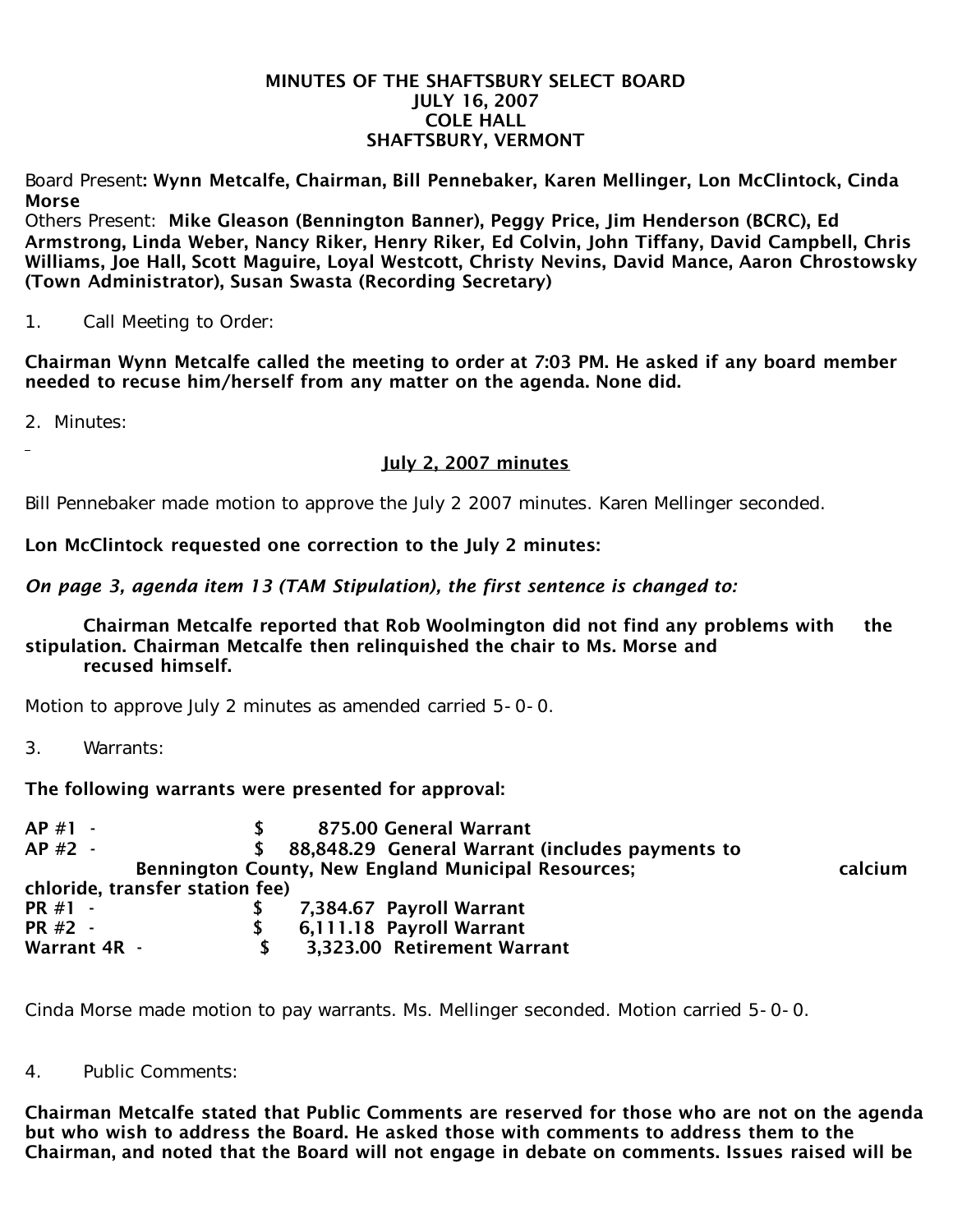researched and put on the agenda for the next Select Board meeting.

Loyal Westcott of Bennington commented that the Board should not have withdrawn Phylis Porio's name from consideration for the Select Board position replacing James Mead. He cited numerous laws and statutes in explaining his views as to why the Board's action was illegal.

Shaftsbury resident John Tiffany stated that he was here to complain about lack of road maintenance, citing visibility and road clearance problems due to overgrown brush on Shaftsbury Hollow Road, Murphy Hill Road, and West Mountain Road.

Mr. Tiffany also stated that there have been problems with snow removal and sanding on Shaftsbury Hollow Road the past two years. He noted that the road plan draft considers Shaftsbury Hollow Road and East Road the same, when in his opinion they are like "night and day." Mr. Tiffany said that East Road has gravel, while Shaftsbury Hollow Road is clay-based, and when East Road is dry Shaftsbury Hollow Road is wet.

Shaftsbury resident Linda Weber commented that the road plan draft classifies Shafts-bury Hollow Road as moderate density, with 8-14 homes, but she counts 41 homes on the road. Chairman Metcalfe replied that they know there are problems with the density issue, and it's being worked on. This is still a draft.

Ed Armstrong of Shaftsbury stated that people watching at home have a hard time hear-ing Aaron Chrostowsky and Bill Pennebaker. He asked that Mr. Chrostowsky be supplied with a microphone and that Mr. Pennebaker's microphone be moved closer.

Shaftsbury Hollow Road resident Hank Riker stated that last winter he had slid off the road into a four-foot ditch, because of the pitch of the road and the solid ice surface.

Shaftsbury resident Ed Colvin addressed concerns that had been expressed by Mr. Pennebaker in a newspaper article regarding possible effects of a work camp on property values. Mr. Colvin stated that he had spoken with a St. Johnsbury realtor who told him that, if anything, the camp had had a beneficial effect on property values, because the free labor for the town helped keep taxes low. The realtor noted that even the local prison did not affect property values because it is so well managed by the state.

#### 5. Ancient Roads

Jim Henderson of the Bennington County Regional Commission (BCRC) came forward to talk about Vermont Ancient Roads legislation. He gave some background on these roads that are relics of Vermont's agricultural past, explaining that as land use changed and severe floods occurred in 1927 and 1936, many roads were abandoned. They are no longer used, and may not be observable. Such roads are considered Class 4 Town High-ways, and are not required to be put on town maps or included on mileage certificates. Towns receive no maintenance funds for them.

Mr. Henderson said that the Ancient Roads statute requires towns to place Class 4 roads on their highway maps by July 1, 2009 if they wish to keep them. After that, unmapped roads will become unclassified highways, and in 2015 they will disappear and become the property of the landowners whose property they cross.

Towns can still take action between 2009 and 2015 if they have not mapped a road or roads, but at this point payment to property owners might be involved. If towns choose to do nothing, all of their Class 4 roads will disappear. If a town chooses to discontinue all of the roads it should give 45-day notice of a public hearing. Any citizen may speak against discontinuance of a road or roads, and may petition to get 5% of voters against discontinuance. The Select Board would then decide.

Mr. Henderson stated that it is important for towns to think about where they want to go on this.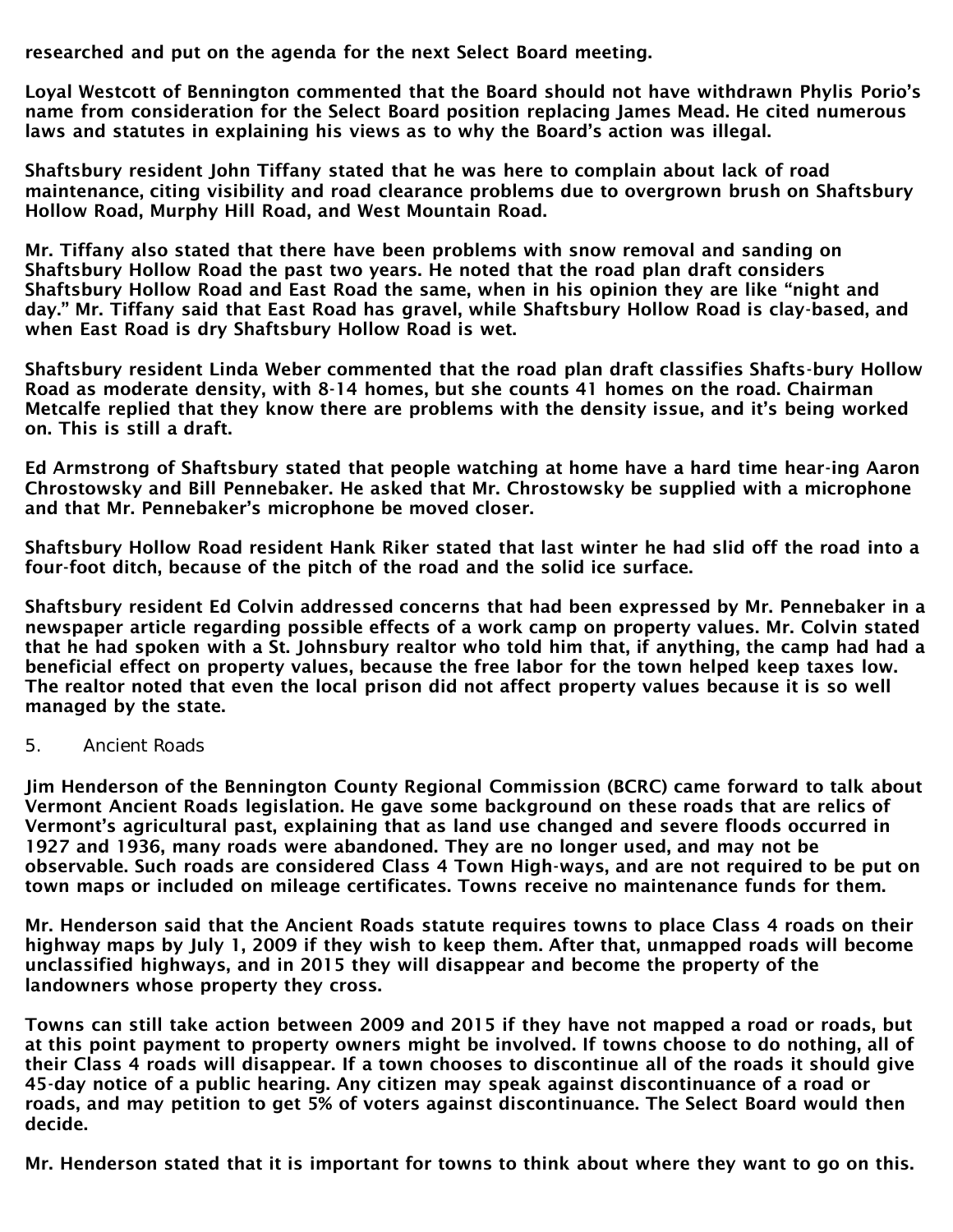There is a lot of work to be done. Some towns have appointed committees to look at old maps and records to determine road locations. He noted that in some cases where towns have tried to reclaim old roads, there have been disputes and litigation between recreational groups in favor of reclamation and property owners whose land is crossed by roads. He discussed some examples in Chittenden County.

Ms. Morse asked about grant funds, and Mr. Henderson confirmed that there are \$5,000 grants available from the state through 2012. He described the process necessary to add a Class 4 road to a town highway map. This includes documenting the road, including surveys and the minutes of the Board meeting where action is taken to add the road.

Ms. Mellinger asked if payment to a property owner would be avoided by identifying a road prior to 2009. Mr. Henderson replied that it would, because these are legal roads up to 2009. After that, if a town has not added them to its highway map, they are classed as "unidentified," and have a new legal status.

Ms. Mellinger asked if grant applications are due in November, and Mr. Henderson re-plied that the deadline has been extended. The initial grant fund of \$100,000 has been increased, and the grant program extended to 2012.

David Mance stated that most of the roads the town would be interested in are observ-able. He asked if these would need to be mapped before 2009. Mr. Henderson replied that they would, and added that "observable" is an ambiguous term. As a surveyor, Mr. Mance would recognize a road where others would not.

Bennington resident Joe Hall asked about the difference between a pent road and a Class 4 road. Mr. Chrostowsky replied that a pent road is one that is closed to through traffic, no matter what its classification. Landowners may get permission from Select Boards to close roads.

Mr. Henderson discussed maps that are available to help identify ancient roads. He said that he and Rex Burke are planning a workshop for later in the summer.

Chris Williams of Shaftsbury stated that there are a number of Ancient Roads in the Maple Hill area that he uses for recreation. He encouraged the Select Board to view these roads as a possible resource for future generations. He asked if copies of the Town highway map could be made to use as a starting point for the process. Mr. Chrostowsky said that it will be possible to put the map on the Town web site.

Peggy Price asked what happens when Ancient Roads cross town lines. Mr. Henderson gave an example of cooperation between Bennington and Woodford to keep a historically significant Class 4 road on the maps. Ms. Price said there will probably be roads that are located in both Shaftsbury and Arlington.

Ms. Morse stated that there may be good opportunities to link communities. Mr. McClintock noted that it will be important to let property owners know about the Ancient Roads process so that they can protect their property rights.

Chairman Metcalfe asked who would be interested in serving on an Ancient Roads Com-mittee. Davis Mance, Peggy Price, Hank Riker, Linda Weber, John Tiffany, and Christy Nevins expressed interest.

6. Paran Trail:

# Ms. Morse asked for Board support of an application by the Vermont Land Trust to pur-chase land that will continue the Paran Trail to the Robert Frost Museum.

Ms. Morse made motion to sign a letter supporting purchase of the Apgar land by the Vermont Land